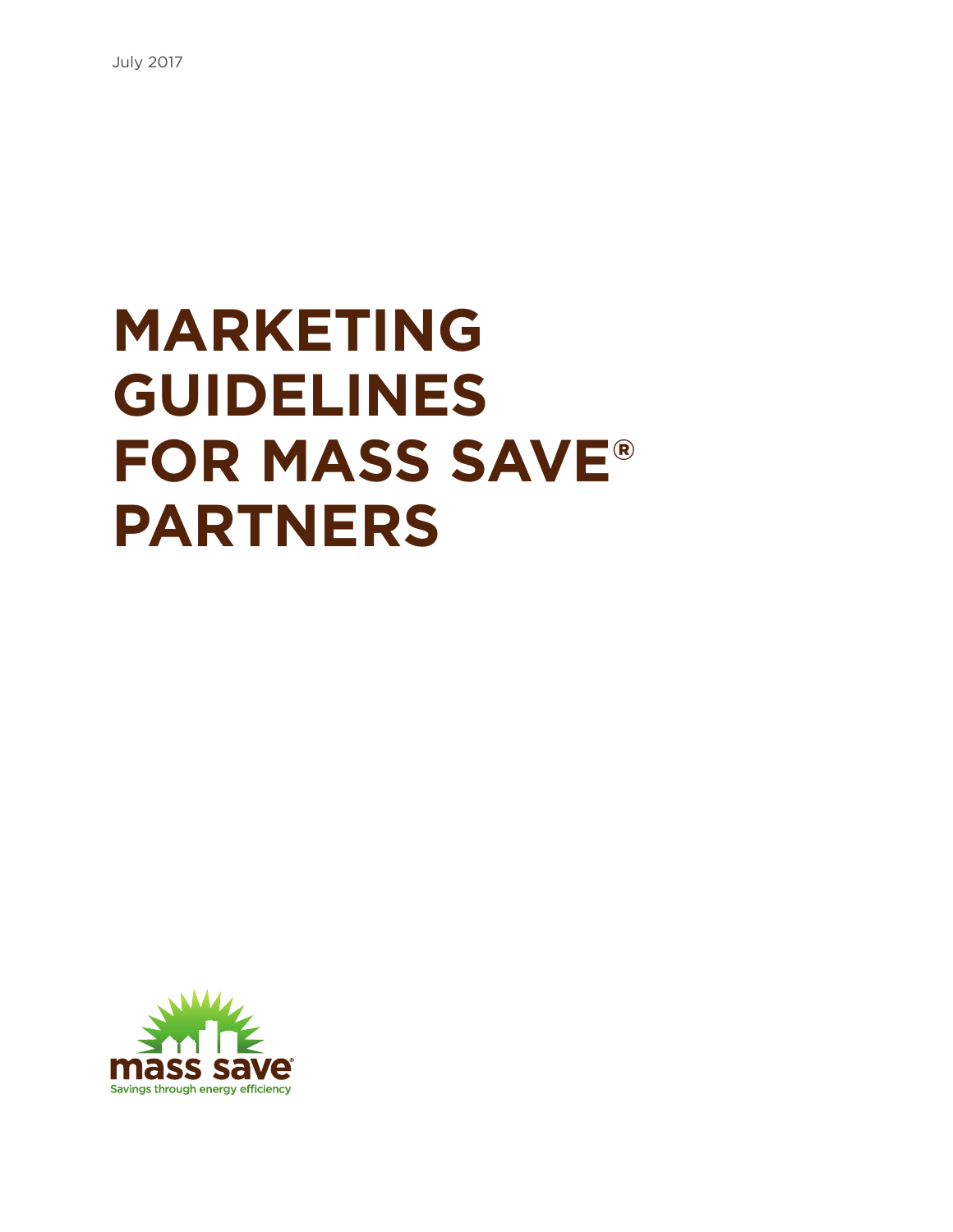# Review Process

All marketing and advertising materials must be reviewed and approved in advance by the Designated Representative. Failure to do so may warrant program penalties including possible suspension or potential loss of program incentives.

### **TIMING**

Turnaround time for reviewing marketing materials is likely to take approximately 5 business days; however it may be longer if the marketing materials do not abide by Program Administrator (PA) requirements.

#### **APPROVAL REQUIREMENTS**

Approvals must be in writing. All final marketing materials approvals and requested edits are at the discretion of the Lead Vendor and Program Administrators. Edits beyond those needed to conform to these Marketing Guidelines and other PA requirements may be required as necessary to ensure the Mass Save Program is properly represented. Marketing communications promoting the Mass Save-sponsored Home Energy Assessments may not also promote non-Mass Save related services, offers, or measures. Every six months, Participating Contractors must submit examples of use of the Mass Save Partner Logo to the Designated Representative.

| <b>Program Administrator</b>         | <b>Lead Vendor</b>      | <b>Designated Representative</b>                      |
|--------------------------------------|-------------------------|-------------------------------------------------------|
| Eversource                           | <b>CLEAResult</b>       |                                                       |
| <b>National Grid</b>                 | Abode (HPCs Only)       | <b>Contractor Account Manager</b>                     |
| <b>Columbia Gas of Massachusetts</b> | <b>RISE Engineering</b> | <b>Contractor Account Manager</b>                     |
| Cape Light Compact                   |                         |                                                       |
| <b>Liberty Utilities</b>             |                         |                                                       |
| Unitil                               |                         |                                                       |
| <b>Berkshire Gas</b>                 |                         | Center for EcoTechnology   Contractor Account Manager |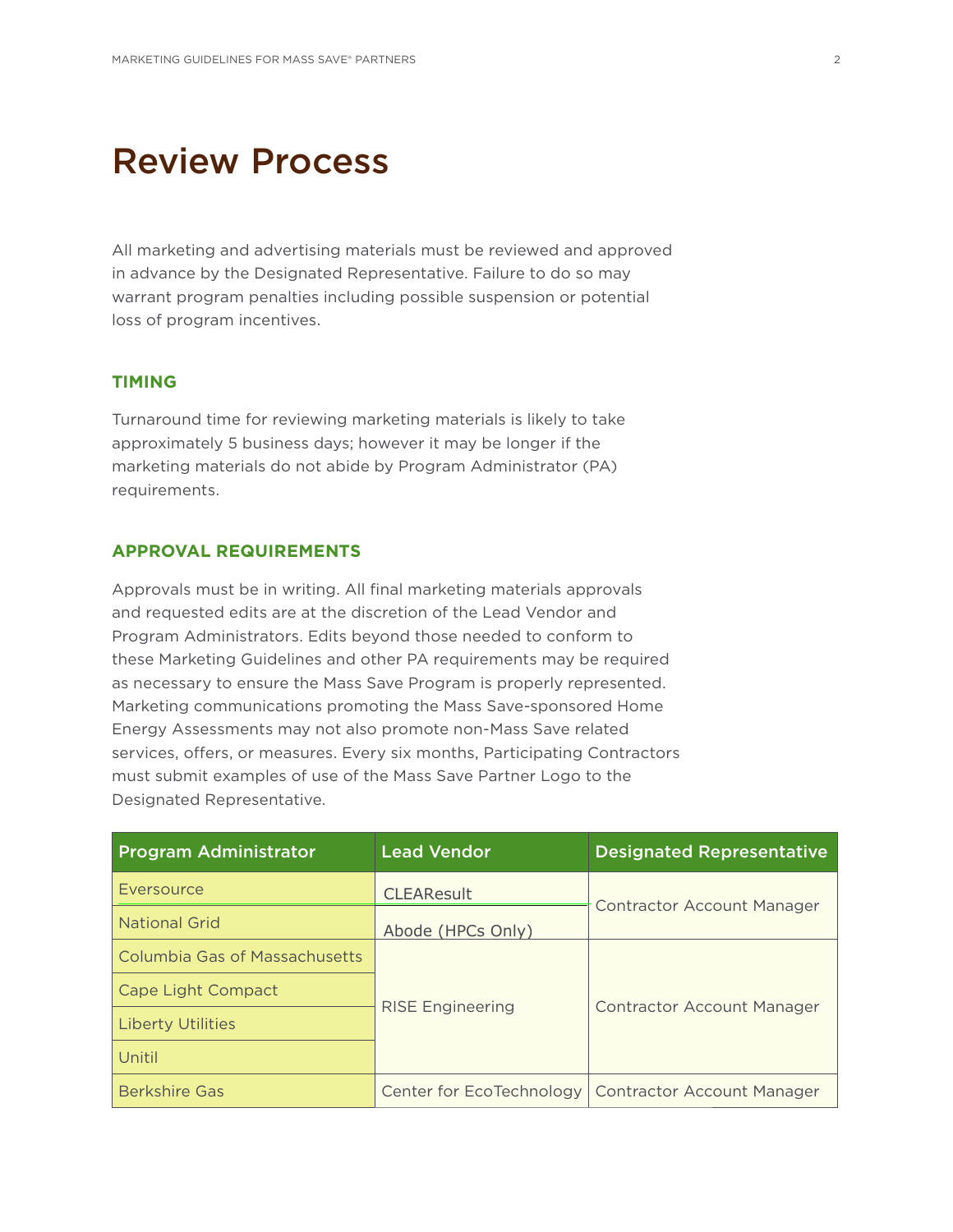# Branding

Only Participating Contractors with signed Mass Save Co-Brand License Agreements are eligible to use the Mass Save Partner Logo. The branding of all marketing materials using this mark must be reflective of and follow the provisions set forth in the Co-Brand License Agreement, the Mass Save Partner Brand Identity Guidelines, and these Marketing Guidelines. Additionally, the first instance of "Mass Save" in the copy must include the registration mark as follows: "Mass Save®".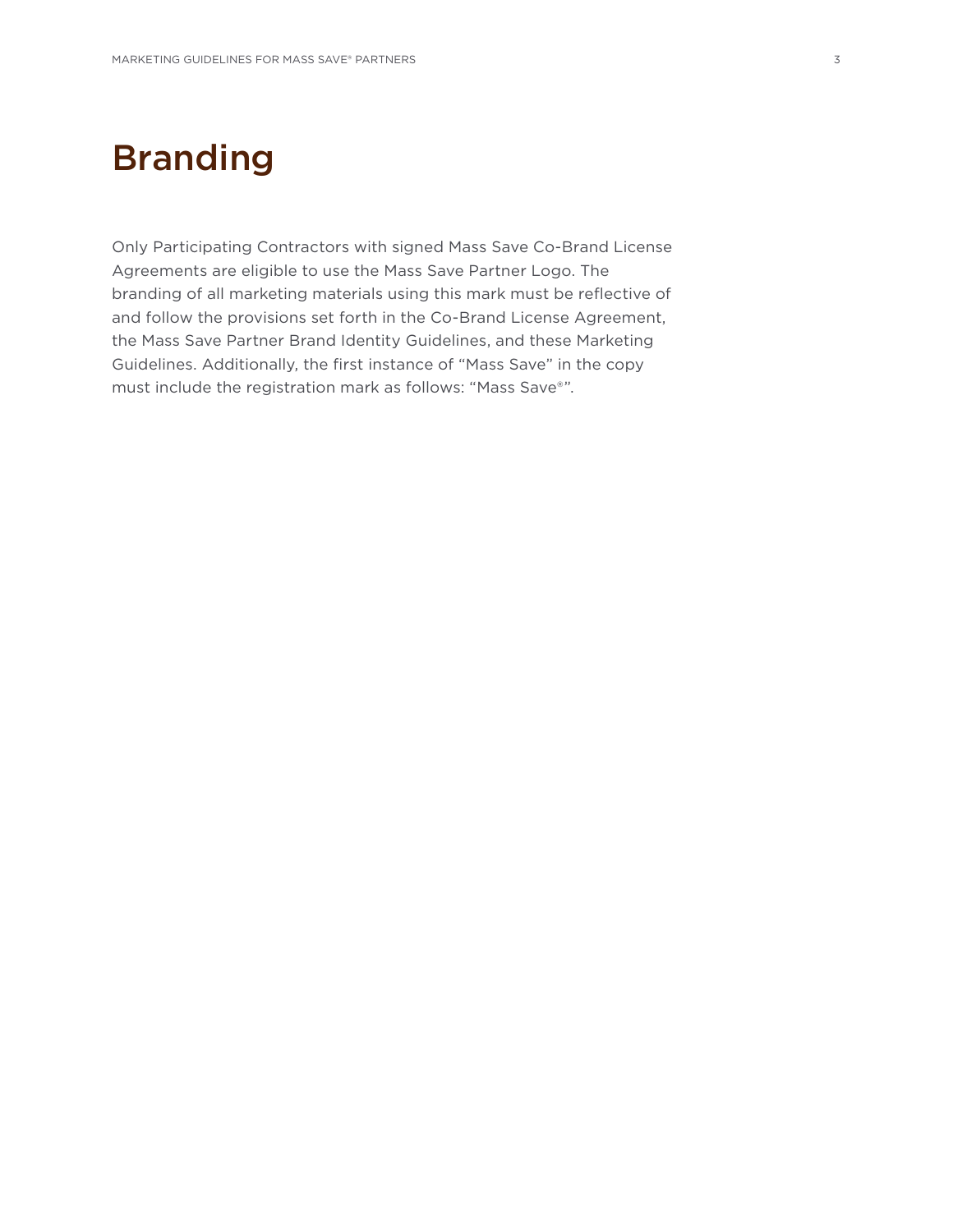# Logo Use

The Mass Save Partner Logo must be included on all marketing materials intended for use in marketing the Mass Save Program and its incentives in conjunction with the contractor's company logo when sufficient space is available.

- The contractor's company logo must be 125% of the size of the Mass Save Partner Logo.
- The Mass Save Partner Logo must be a minimum size of 1.75" wide to ensure legibility; do not stretch any part of the logo or otherwise skew the dimensions. Reference the Mass Save Partner Brand Identity Guidelines for complete logo guidelines.
- If Mass Save is mentioned on the contractor website, the Mass Save Partner logo must be included on the webpage and hyperlinked to MassSave.com.
- Please see the accompanying Mass Save Partner Brand Identity Guidelines for additional guidelines around logo use.

*Note: Only the Program Administrators have rights to the Mass Save word mark and logo and Program Administrator logos. The Mass Save logo and Program Administrator logos may not be used on any contractor marketing materials. Logos may not be copied from the Mass Save website and repurposed.*



| <b>Contractor Company</b><br>Logo |  |
|-----------------------------------|--|
|                                   |  |

>1.75" wide 125% of Mass Save Partner logo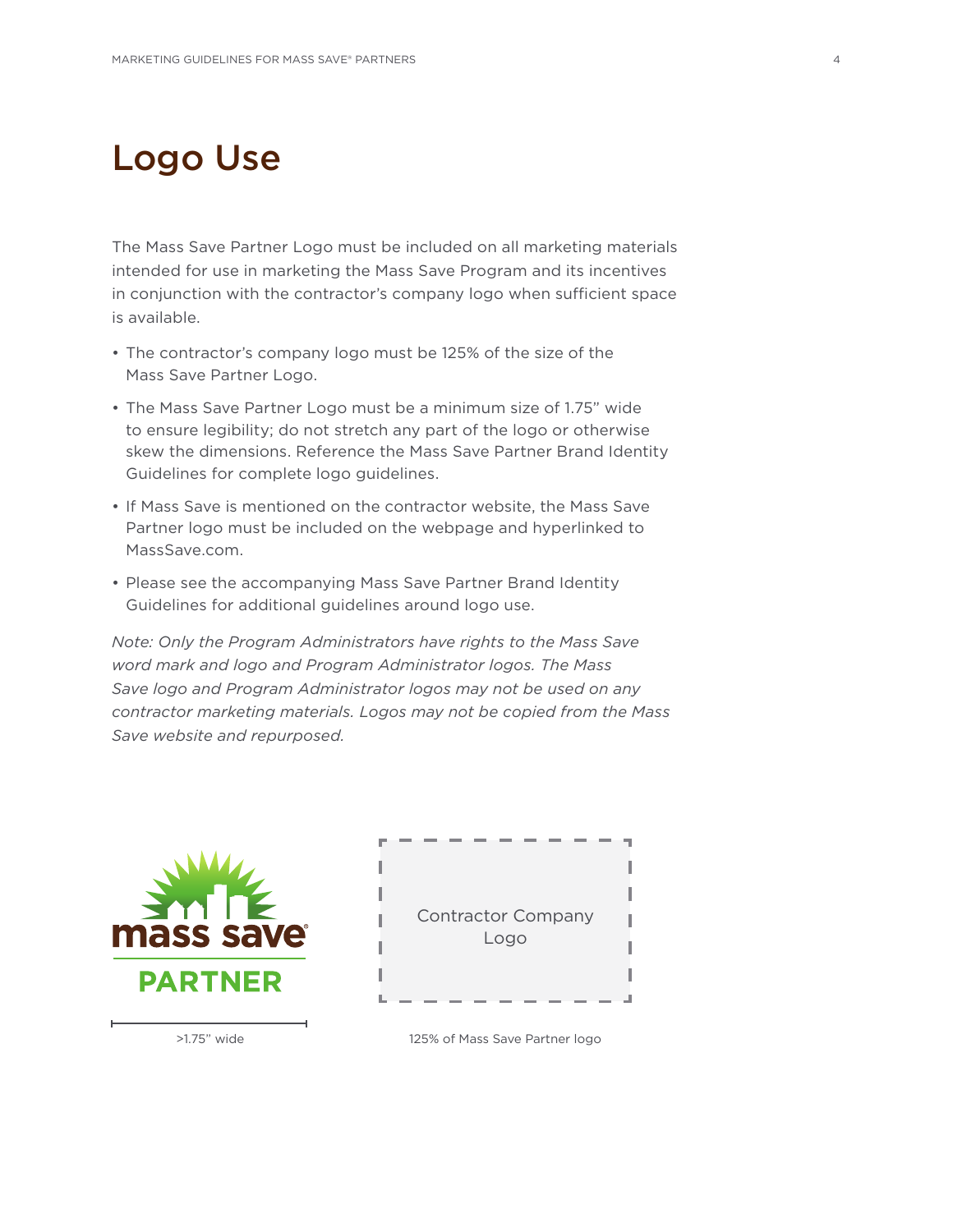### Language

Language should closely follow the language used in the subsidized marketing collateral; this sample language has been reviewed and approved by all Program Administrators and is programmatically accurate. Example language is provided below:

### **SAMPLE HOME ENERGY ASSESSMENT LANGUAGE**

A no-cost Home Energy Assessment includes:

- A customized home energy report
- No-cost energy-efficient light bulbs and other energy saving products
- Access to applicable rebates and incentives, including:
	- No-cost sealing of air leaks
	- 75% off up to \$2,000 on recommended insulation improvements
	- 0% financing on qualifying improvements
	- Generous rebates on high-efficiency heating, cooling, and water heating equipment

*Note: The word "free" is never to be used. "No-cost" should be used instead.*

### **SAMPLE SPONSORSHIP LANGUAGE**

Mass Save is an initiative sponsored by Massachusetts' natural gas and electric utilities and energy efficiency service providers, including The Berkshire Gas Company, Blackstone Gas Company, Cape Light Compact, Columbia Gas of Massachusetts, Eversource, Liberty Utilities, National Grid, and Unitil. The sponsors of Mass Save work closely with the Massachusetts Department of Energy Resources to provide a wide range of services, incentives, trainings, and information promoting energy efficiency that help residents and businesses manage energy use and related costs.

### **SAMPLE INCOME ELIGIBLE LANGUAGE**

Customers who receive fuel assistance and/or are on a utility discount rate may be eligible to receive energy efficiency services at no cost. Visit MassSave.com/IncomeEligible to learn more.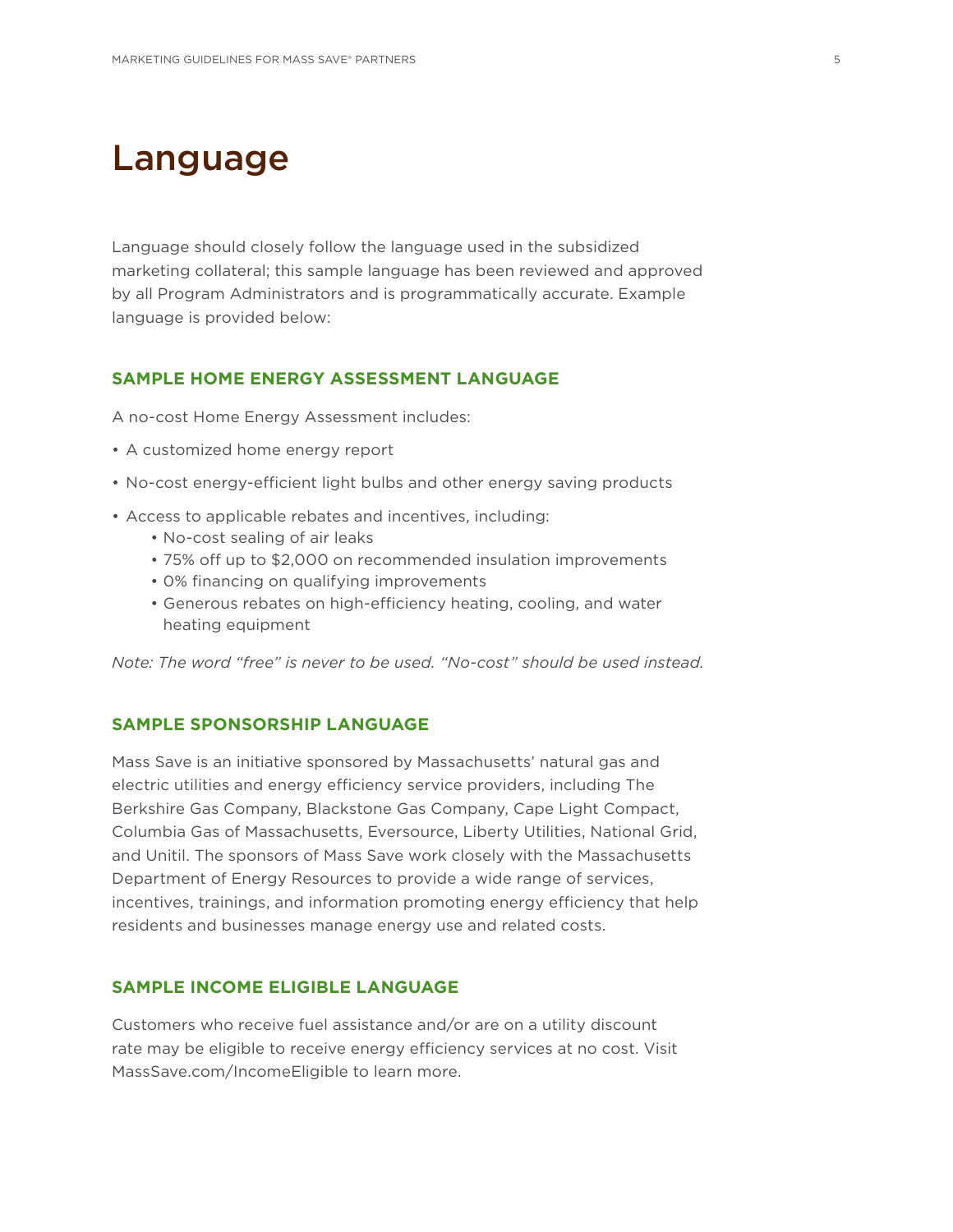# **Disclaimers**

All marketing materials used by Participating Contractors should include the following standard disclaimer, as applicable. However, where space is limited (radio ads, etc.), the shortened disclaimer set forth below may be used, or customers can be driven to a web page where the standard disclaimer is included. In instances where none of the following disclaimers can be included due to space or the nature of the marketing piece (i.e. event table cloth, vehicle wrap, etc.), the Mass Save Partner Logo only may be used.

#### **HOME PERFORMANCE CONTRACTORS**

As a Participating Home Performance Contractor in the Mass Save Home Energy Services Program, we are eligible to provide customers with Home Energy Assessments, insulation, air sealing, duct insulation, duct sealing and thermostat installation services. While incentives and work quality assurance are provided by the Mass Save Program Sponsors and Lead Vendors, the Home Performance Contractor is responsible for the actual Work and warranties provided through the program. Other services outside of the Mass Save Program may be offered for which contractor selection is solely at the customer's discretion, and the Mass Save Program Sponsors and Lead Vendors will not be financially liable or responsible for services beyond the noted measures. Mass Save is an initiative sponsored by Massachusetts' natural gas and electric utilities and energy efficiency service providers. Program eligibility requirements and restrictions apply and offers are subject to change or cancellation. Visit MassSave.com/HEA for full details.

### **INDEPENDENT INSTALLATION CONTRACTORS**

As an Independent Installation Contractor in the Mass Save Home Energy Services Program, we are eligible to provide customers with insulation, air sealing, duct insulation, and duct sealing and thermostat installation services. Other services outside of the Mass Save Program may be offered for which contractor selection is solely at the customer's discretion, and the Mass Save Program and Lead Vendors will not be financially liable or responsible for services beyond the noted measures. Mass Save is an initiative sponsored by Massachusetts' natural gas and electric utilities and energy efficiency service providers. Program eligibility requirements and restrictions apply and offers are subject to change or cancellation. Visit MassSave.com/HEA for full details.

#### **SHORTENED DISCLAIMER**

Some restrictions apply and offers are subject to change or cancellation. Visit MassSave.com/HEA for full details.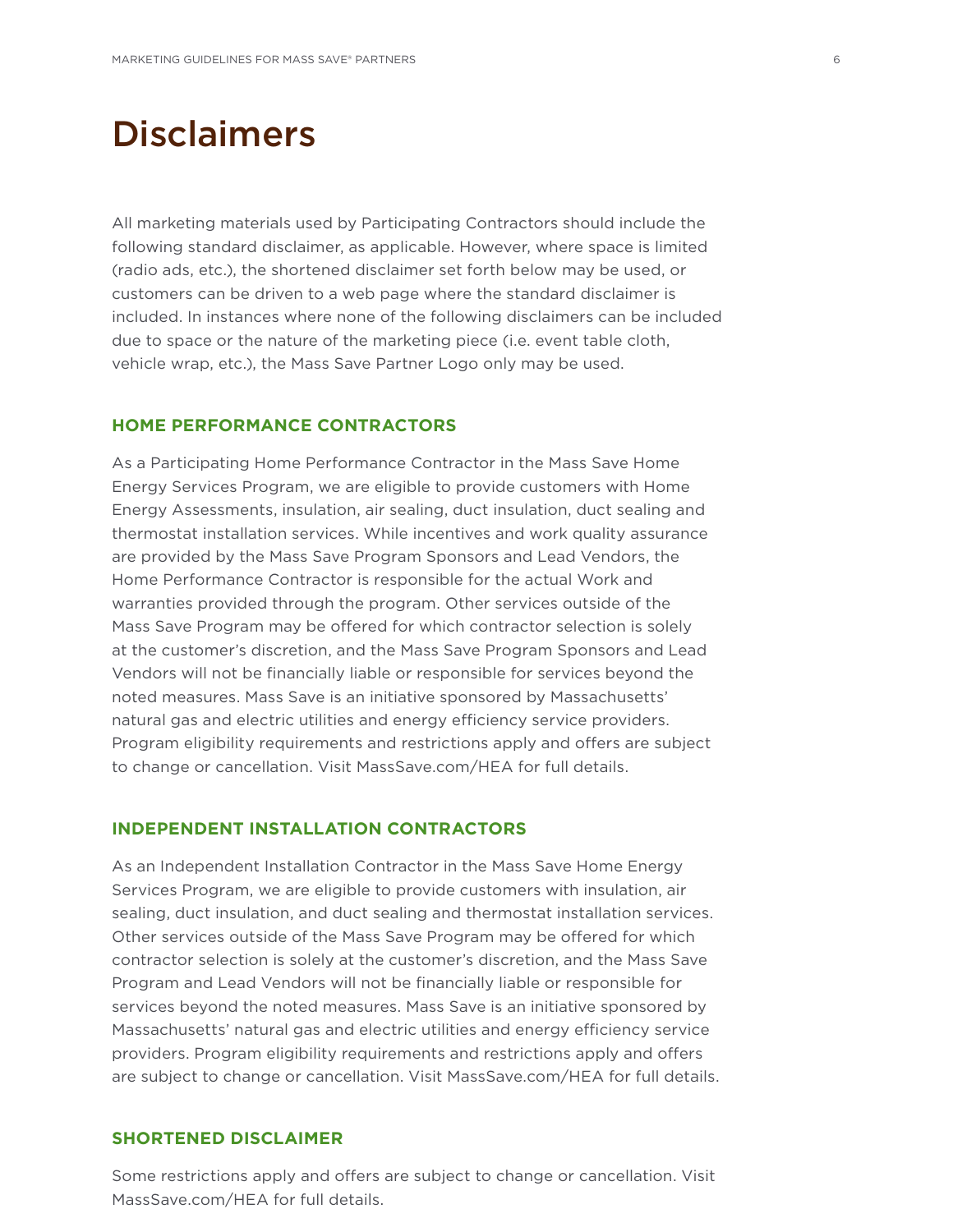### Marketing Schedules

All media and advertising schedules or distribution plans for marketing materials promoting the Mass Save Program are to be shared with the designated contact **at least five business days** prior to launch.

# Paid Search Advertising

Any term containing "Mass Save" or any variation thereof, or any term including the words "Mass" and "Save" together or with the names of any Program Administrators or Lead Vendors may not be bid on or purchased for paid search campaigns, including, but not limited to, a campaign.

# Digital Advertising

The Mass Save Partner logo must be used within digital advertisements where space allows. The digital banners are to drive to the contractor's website. The campaign landing page must include the full disclaimer along with the Mass Save Partner logo hyperlinked to MassSave.com.